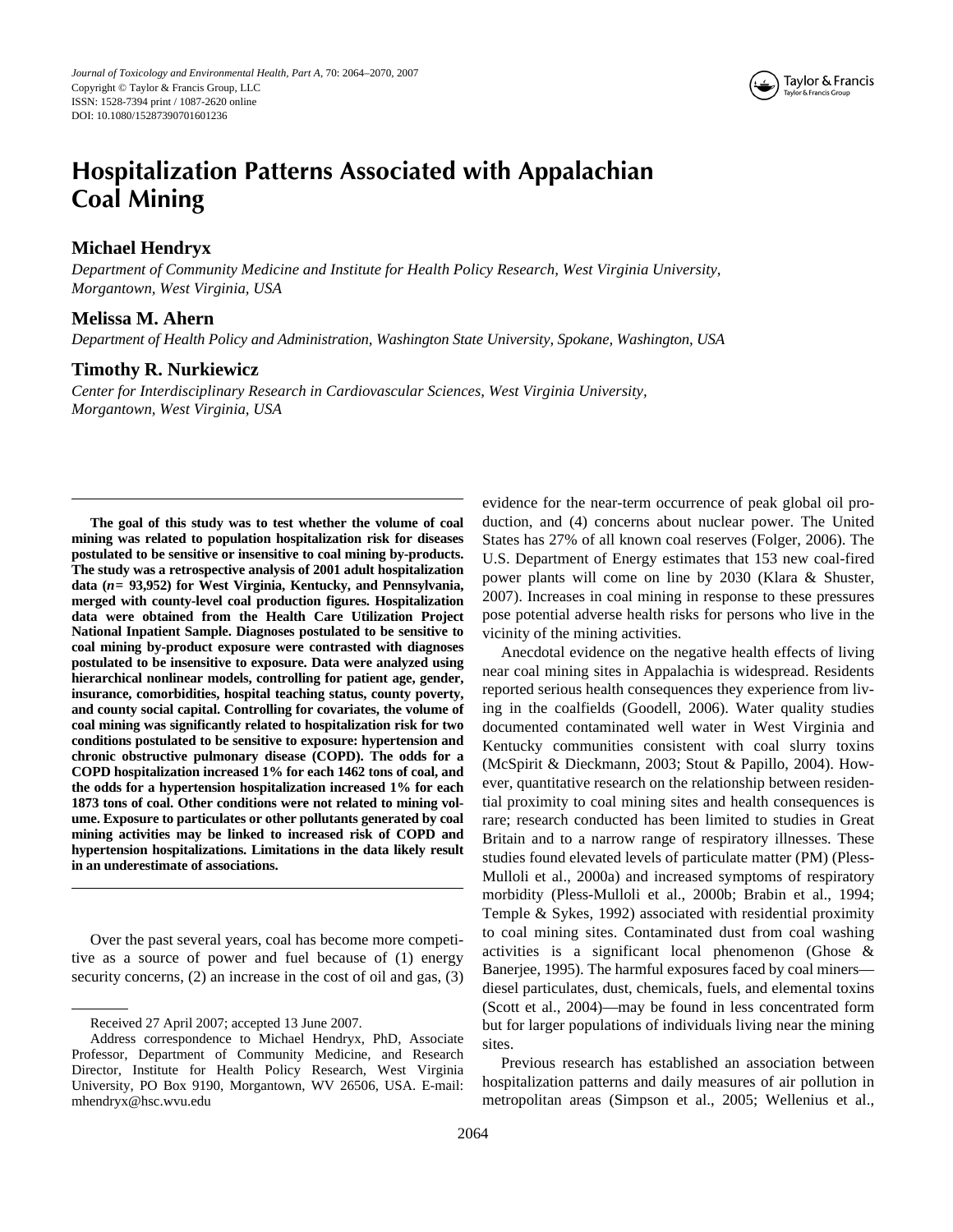2006; Barnett et al., 2006; Yang et al., 2004; 2007). These hospitalizations, for cardiovascular disease, asthma, and other respiratory diseases, are thought to result from exacerbations of existing illnesses from PM. A similar phenomenon may exist for residents exposed to pollution from coal mining activities. However, previous research on residential proximity to coal mining (Pless-Mulloli et al., 2000b; Brabin et al., 1994; Temple & Sykes, 1992) has not examined hospitalization patterns. Therefore, the current study examines the relationship between hospitalization patterns and coal mining production among residents of three Appalachian states in the United States: Kentucky, Pennsylvania, and West Virginia.

#### **METHODS**

#### **Design**

The study is a retrospective analysis of 2001 person-level hospitalization data from Kentucky, Pennsylvania, and West Virginia, merged with 2001 county-level data on tons of coal mined and other county-level data.

#### **Sample and Data Sources**

Hospital data are taken from the Health Care Utilization Project (HCUP) National Inpatient Sample (NIS) of short-stay general hospitals for 2001. These data are coordinated through the Agency for Healthcare Research and Quality (AHRQ), and are available as de-identified discharge abstracts for research purposes. The NIS data represents approximately a 20% probability sample of all hospitals in participating states. For the current study, adults 19 yr and older with all diagnoses were included, except for maternal cases and transfers from other hospitals, resulting in a sample of 93,952 hospitalizations from 90 sampled hospitals. Maternal cases were excluded so as not to confound denominators in the hospitalization rates with normal labor and delivery, instead limiting the denominator to forms of illness or injury. Not every state participates in the NIS, and among those that do, only some provide the county identifier field. Among major coal-producing Appalachian states, counties were identified in the NIS data by Kentucky, Pennsylvania, and West Virginia, and thus are included in this study.

Coal production figures for 2001 were obtained from the Energy Information Administration (Annual Coal Report, 2002). The figures included the tons of coal mined in thousands from each county in both underground and surface mines. There were 73 counties represented in this database (including counties that mined no coal) with matching records in the NIS sample.

Other county indicators included percent of population in poverty from U.S. Census data, and a measure of county production of social capital, standardized to a mean of 0 across all counties in the nation (Rupasingha et al., 2006). Social capital has been shown in other research to be an important correlate of population health (Lochner et al., 2003).

#### **Variables**

NIS variables used for analysis include patient age (in years, categorized as 19–44, 45–64, 65–74, 75+), gender, payer (insured or uninsured), diagnoses, and hospital teaching status (teaching hospitals are academic health centers that conduct patient care, research, and medical education, and that tend to serve most complex cases). The Federal Information Processing Standards (FIPS) code was used to identify the county location of the hospital. The dependent variable was found from the diagnosis given in the primary diagnostic field. Diagnoses were grouped into those postulated to be "coal exposure sensitive" and "coal exposure insensitive." The list of candidates for sensitive conditions is preliminary and based on previous health risks reported in the literature for coal miners, findings established from exposure to air particulate pollution, or evidence for kidney or cardiovascular disease related to exposure to toxins found in association with coal mining (Wellenius et al., 2006; Barnett et al., 2006; Navas-Acien et al., 2004, 2005; Nishijo et al., 2006; Coggon & Taylor, 1998; Sarnat et al., 2006; Noonan et al., 2002). Where to place lung cancer is unclear; risk of lung cancer was linked to diesel particulate matter (Monforton, 2006), but other research found no elevated risk for lung cancer among miners after controlling for smoking behavior (Montes et al., 2004); for this study lung cancer was tentatively positioned in the "sensitive" column. A list of postulated coal exposure-sensitive and -insensitive conditions is provided in Table 1. The list of potential insensitive conditions is not intended to be final or exhaustive but to offer a sample of "control" conditions that are expected to be unrelated to coal mining exposure. Each diagnosis is thus a dichotomous variable, and the question becomes whether an exposure-sensitive diagnosis is significantly higher in coal mining areas as a proportion of total hospitalizations, whereas

#### **TABLE 1**

List of Potential Candidates for Coal-Sensitive and Coal-Insensitive Conditions, With Corresponding Diagnostic Codes

| Coal-sensitive              |                            | Coal-insensitive                                     |                |  |
|-----------------------------|----------------------------|------------------------------------------------------|----------------|--|
| Category                    | ICD-9 codes                | Category                                             | ICD-9 codes    |  |
| Lung cancer<br><b>COPD</b>  | 162<br>490-492,<br>494–496 | <b>Diabetes</b><br>Musculoskeletal<br>and connective | 250<br>710-739 |  |
| Hypertension                | $401 - 405$                | Organic<br>psychoses                                 | $290 - 294$    |  |
| Kidney disease              | 580-589                    |                                                      |                |  |
| Congestive<br>heart failure | 428                        |                                                      |                |  |
| Ischemic heart<br>disease   | 410-413                    |                                                      |                |  |
| Asthma                      | 493                        |                                                      |                |  |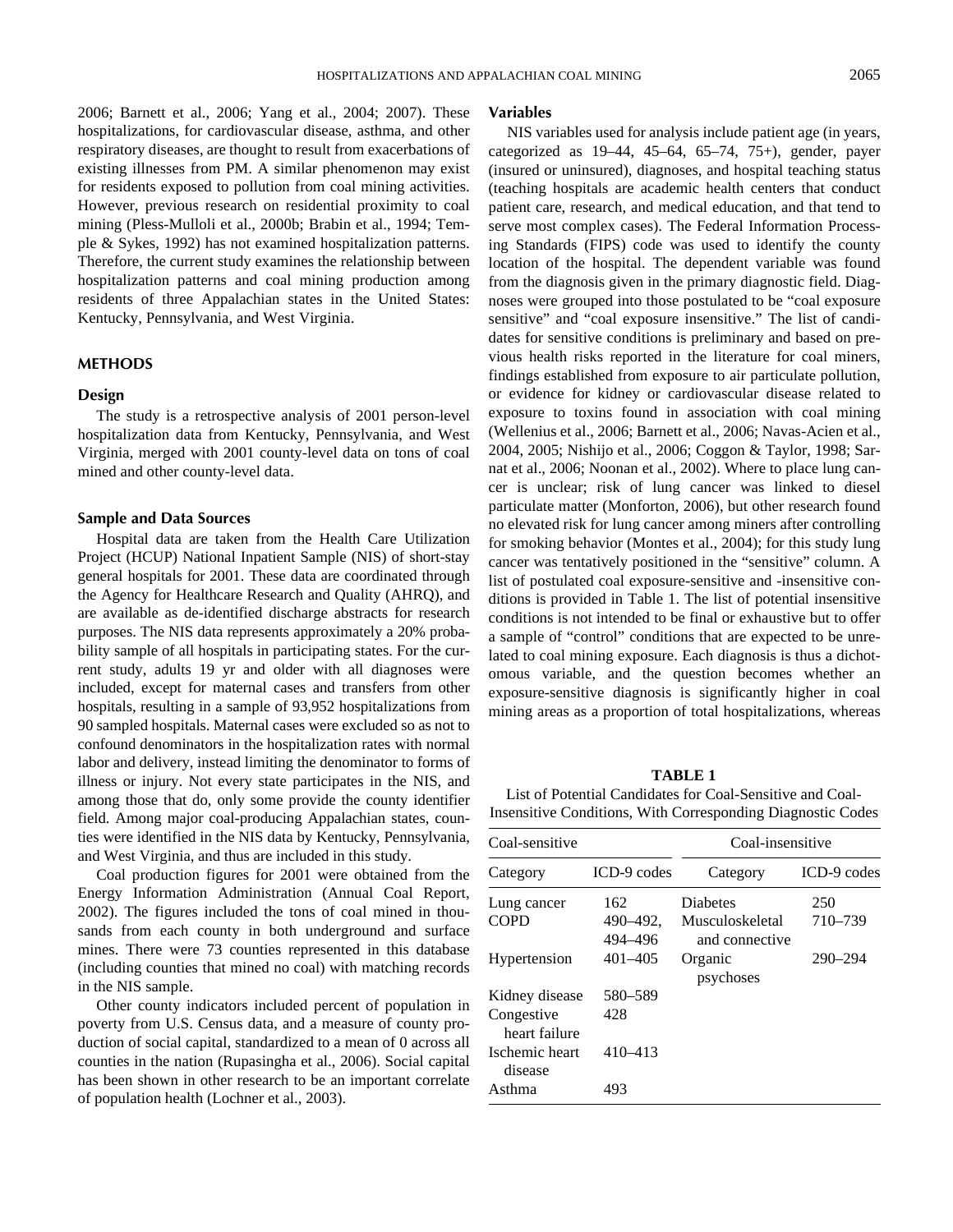exposure-insensitive conditions should not differ as a function of coal mining intensity.

Other NIS variables are used as covariates. These include age, gender, uninsurance, hospital teaching status, and comorbidities. Comorbidities are measured in two ways: first, by the count of nonmissing secondary diagnosis fields ranging potentially from 0 to 14, and second, by a Charlson index (Charlson et al., 1987) calculated for each case based on diagnostic codes reported by Romano et al. (1993) and scored 0 to 3 to indicate increasing severity of comorbidities.

Coal production was not normally distributed across counties. Because more than half of the counties produced no coal, a square-root transformation was preferred over a log transformation. The coal production variable was transformed by taking the square root of tons of coal measured in thousands. The coal production variable was linked to the hospital records at the county level.

#### **Analysis**

After descriptive analyses, inferential analyses determined whether hospitalizations for "exposure-sensitive" and "exposure-insensitive" conditions were significantly elevated as a function of coal production, accounting for other variables likely to correlate with health indicators. The analysis was done at the person level using HLM 6.03 multilevel Bernoulli modeling for the dichotomous presence of the dependent variable diagnosis. The square root of county-level coal production was included as a level 2 predictor. Level 1 (person-level) covariates included gender, age, uninsurance status, hospital teaching status, comorbidity count, and Charlson index. Level 2 (county-level) covariates included social capital and poverty rates. The intercept effect was treated as a random variable but other predictors were treated as fixed. Results are reported for final population estimates with robust standard errors. Significant coal effects are identified based on odds ratios greater than 1 at the 95% confidence interval.

Additional analyses examined gender differences to confirm that coal effects were not limited to men, who may be current or former miners, and to examine scatterplots between observed and expected level 2 residuals to confirm adequate model fit.

# **RESULTS**

Table 2 summarizes descriptive characteristics of study variables. The average age of the sample was about 67, and about 56% of patients were female. The most common diagnoses among those coded for analysis were congestive heart failure, ischemic heart disease, chronic obstructive pulmonary disease (COPD), and diabetes.

Table 3 summarizes hierarchical model results. Greater coal mining was positively related to more hospitalizations for two postulated coal-sensitive conditions, hypertension and COPD.

**TABLE 2**  Descriptive Summary of Study Variables

|                                                   | Mean    |               | $Minimum-$     |
|---------------------------------------------------|---------|---------------|----------------|
| Variable                                          | or $%$  | St. deviation | maximum        |
| Person-level ( $n = 93,952$ )                     |         |               |                |
| Mean age                                          | 66.9    | 14.3          | $19 - 105$     |
| Mean comorbidity<br>count                         | 4.12    | 2.10          | $0 - 9$        |
| Mean Charlson index                               | 0.41    | 0.65          | $0 - 3$        |
| Percent female                                    | 55.7    |               |                |
| Percent uninsured                                 | 1.57    |               |                |
| Percent teaching<br>hospital admissions           | 33.2    |               |                |
| Percent with primary diagnosis of:                |         |               |                |
| <b>COPD</b>                                       | 3.33    |               |                |
| Asthma                                            | 0.92    |               |                |
| Hypertension                                      | 1.39    |               |                |
| Kidney disease                                    | 1.09    |               |                |
| Congestive heart failure                          | 9.61    |               |                |
| Ischemic heart disease                            | 4.57    |               |                |
| <b>Diabetes</b>                                   | 7.62    |               |                |
| Lung cancer                                       | 0.40    |               |                |
| Organic psychoses                                 | 0.49    |               |                |
| Musculoskeletal and<br>connective disorders       | 3.83    |               |                |
| County-level $(n=73)$                             |         |               |                |
| Tons of $\cos 1 \times 1000$                      | 1957.70 | 6643.16       | $0 - 44303$    |
| Square root (tons of<br>$\text{coal}\times1000$ ) | 20.94   | 39.25         | $0 - 210.48$   |
| Percent population<br>below poverty               | 15.22   | 6.69          | $4.8 - 37.7$   |
| Social capital index                              | $-0.17$ | 0.42          | $-1.14 - 0.50$ |

It was not significant for other conditions, including the potential insensitive conditions. There was a significant *negative* relationship between coal production and hospitalization for lung cancer and kidney disease.

The odds ratios are expressed relative to the square root of coal in thousands of tons. Transforming the odds ratios back to the original metric results in the odds of a COPD hospitalization increasing 1% for each 1462 tons of coal, and the odds for a hypertension hospitalization increasing 1% for each 1873 tons of coal.

The possibility that the results may reflect current or former miners who live in the area, rather than a general population effect, may be dismissed through an examination of gender effects. Almost all coal miners are men. Results for the significant COPD model show no gender effect, and results for the significant hypertension model show a higher risk for women.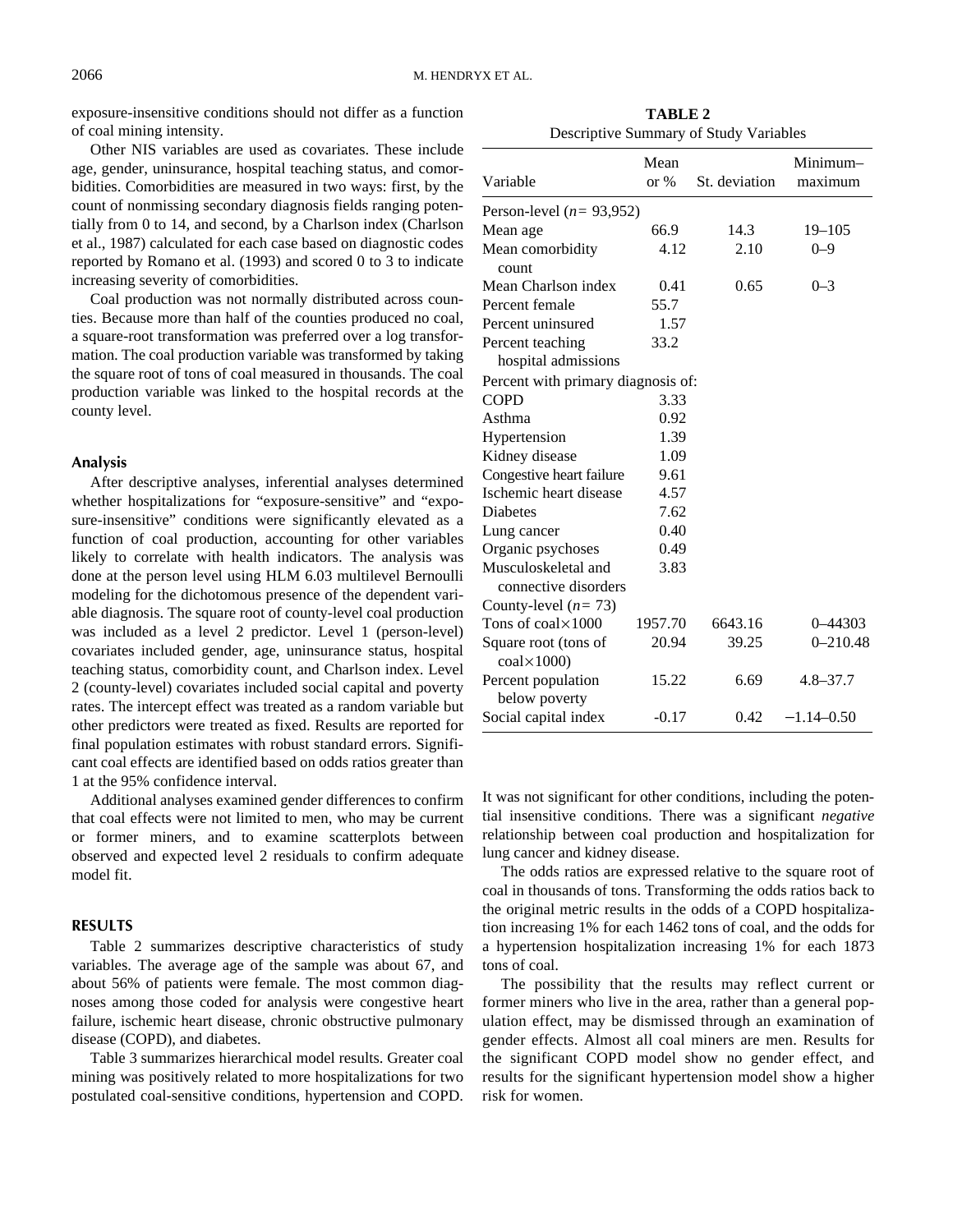|                          | Therafthical Model Results, Coal Froduction Effects Controlling for Ferson and County Covariates<br><b>COPD</b> |                            | <b>LUNG CANCER</b> |                            |
|--------------------------|-----------------------------------------------------------------------------------------------------------------|----------------------------|--------------------|----------------------------|
| Independent<br>variables | Odds ratio                                                                                                      | 95% Confidence<br>interval | Odds ratio         | 95% Confidence<br>interval |
| Coal production          | 1.003                                                                                                           | $1.001 - 1.006$            | 0.997              | $0.993 - 1.000$            |
| County poverty rate      | 1.017                                                                                                           | $0.987 - 1.048$            | 1.010              | $0.966 - 1.056$            |
| Social capital           | $-0.467$                                                                                                        | $0.416 - 0.945$            | 1.205              | $0.641 - 2.266$            |
| Age                      | 1.154                                                                                                           | 1.098-1.213                | 1.216              | 1.076-1.374                |
| Female                   | 0.979                                                                                                           | $0.870 - 1.102$            | 0.681              | $0.545 - 0.851$            |
| Teaching status          | 0.789                                                                                                           | $0.584 - 1.065$            | 1.775              | 0.931-03.382               |
| Comorbidity count        | 0.918                                                                                                           | $0.901 - 0.935$            | 0.878              | $0.823 - 0.936$            |
| Charlson Index           | 0.664                                                                                                           | $0.600 - 0.735$            | 3.602              | 3.220-4.029                |
| Uninsured                | 0.681                                                                                                           | $0.464 - 0.999$            | 0.238              | $0.079 - 0.714$            |
|                          | Hypertension                                                                                                    |                            | Diabetes           |                            |
| Coal production          | 1.003                                                                                                           | $1.001 - 1.005$            | 0.998              | $0.994 - 1.001$            |
| County poverty rate      | 0.992                                                                                                           | $0.957 - 1.027$            | 1.045              | $0.980 - 1.113$            |
| Social capital           | 0.701                                                                                                           | $0.413 - 1.190$            | 1.504              | $0.614 - 3.685$            |
| Age                      | 1.086                                                                                                           | 1.033-1.141                | 0.605              | $0.582 - 0.629$            |
| Female                   | 1.218                                                                                                           | $1.061 - 1.399$            | 0.899              | $0.849 - 0.951$            |
| Teaching status          | 1.236                                                                                                           | $0.707 - 2.158$            | 0.978              | $0.833 - 1.147$            |
| Comorbidity count        | 0.977                                                                                                           | $0.944 - 1.012$            | 0.906              | $0.885 - 0.928$            |
| Charlson Index           | 0.913                                                                                                           | $0.847 - 0.985$            | 0.983              | $0.936 - 1.033$            |
| Uninsured                | 1.739                                                                                                           | 0.976-3.098                | 1.808              | 1.559-2.098                |
|                          | Kidney disease                                                                                                  |                            | Organic psychoses  |                            |
| Coal production          | 0.997                                                                                                           | 0.994-0.999                | 0.998              | $0.994 - 1.001$            |
| County poverty rate      | 1.000                                                                                                           | $0.972 - 1.030$            | 1.003              | $0.965 - 1.043$            |
| Social capital           | 0.639                                                                                                           | $0.408 - 1.000$            | 1.812              | $0.833 - 3.941$            |
| Age                      | 1.077                                                                                                           | 1.010-1.149                | 1.251              | 0.986-1.589                |
| Female                   | 1.005                                                                                                           | $0.908 - 1.112$            | 0.563              | $0.465 - 0.681$            |
| Teaching status          | 1.269                                                                                                           | $0.975 - 1.635$            | 0.509              | $0.151 - 1.717$            |
| Comorbidity count        | 1.441                                                                                                           | 1.352-1.536                | 1.025              | $0.918 - 1.145$            |
| Charlson Index           | 0.909                                                                                                           | $0.807 - 1.024$            | 0.702              | $0.590 - 0.835$            |
| Uninsured                | 0.465                                                                                                           | $0.192 - 1.130$            | 1.039              | $0.452 - 2.392$            |
|                          | Ischemic heart disease                                                                                          |                            | Musculoskeletal    |                            |
| Coal production          | 0.998                                                                                                           | $0.995 - 1.002$            | 1.002              | 1.000-1.004                |
| County poverty rate      | 1.002                                                                                                           | $0.973 - 1.032$            | 0.985              | $0.957 - 1.014$            |
| Social capital           | 0.957                                                                                                           | $0.643 - 1.428$            | 2.629              | 1.653-4.181                |
| Age                      | 1.108                                                                                                           | 1.066-1.151                | 0.987              | 0.938-1.039                |
| Female                   | 0.733                                                                                                           | $0.697 - 0.771$            | 1.177              | $1.062 - 1.305$            |
| Teaching status          | 0.999                                                                                                           | $0.741 - 1.347$            | 1.044              | $0.798 - 1.365$            |
| Comorbidity count        | 1.037                                                                                                           | $1.005 - 1.069$            | 0.869              | $0.837 - 0.903$            |
| Charlson Index           | 0.809                                                                                                           | $0.771 - 0.849$            | 0.741              | $0.680 - 0.809$            |
| Uninsured                | 1.494                                                                                                           | 1.077-2.073                | 0.463              | $0.294 - 0.729$            |

**TABLE 3**  Hierarchical Model Results, Coal Production Effects Controlling for Person and County Covariates

(*Continued*)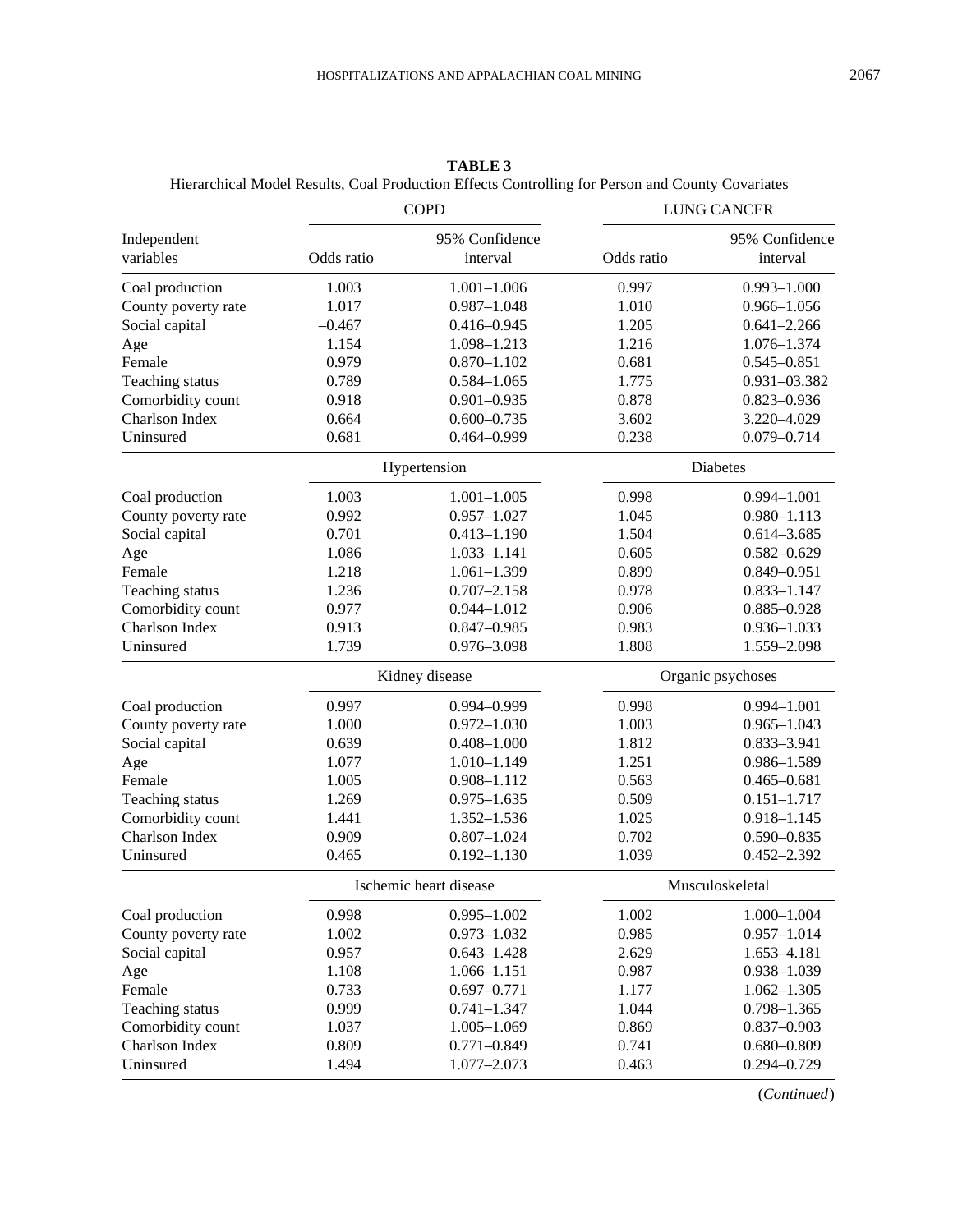|                          | <b>COPD</b> |                            | <b>LUNG CANCER</b> |                            |
|--------------------------|-------------|----------------------------|--------------------|----------------------------|
| Independent<br>variables | Odds ratio  | 95% Confidence<br>interval | Odds ratio         | 95% Confidence<br>interval |
|                          | Asthma      |                            |                    | Congestive heart failure   |
| Coal production          | 0.999       | $0.996 - 1.003$            | 1.000              | $0.999 - 1.001$            |
| County poverty rate      | 0.981       | $0.941 - 1.022$            | 1.009              | $0.986 - 1.033$            |
| Social capital           | 0.898       | $0.554 - 1.453$            | 0.823              | $0.604 - 1.121$            |
| Age                      | 0.598       | $0.549 - 0.651$            | 1.324              | $1.280 - 1.368$            |
| Female                   | 2.536       | $2.010 - 3.199$            | 1.028              | $0.963 - 1.098$            |
| Teaching status          | 0.855       | $0.617 - 1.183$            | 0.757              | $0.591 - 0.970$            |
| Comorbidity count        | 0.898       | $0.875 - 0.923$            | 1.119              | $1.096 - 1.143$            |
| Charlson Index           | 0.448       | $0.388 - 0.517$            | 1.049              | $1.004 - 1.095$            |
| Uninsured                | 0.690       | $0.468 - 1.018$            | 0.885              | $0.567 - 1.381$            |

|  | TABLE 3 |  |
|--|---------|--|
|  |         |  |

(*Continued*)



**FIG. 1.** Scatterplot showing observed and expected level 2 residuals for hypertension model.

The scatterplot of observed to expected model residuals was examined to determine whether the level 2 errors in the model were randomly distributed. Figure 1 shows that observed and expected errors are closely related. This figure is for the hypertension model, but the COPD model showed similar results. The correlation between observed and expected error in Figure 1 was .98.

## **DISCUSSION**

This is the first study to show that hospitalizations for COPD and hypertension are significantly elevated as a function of Appalachian coal production at the county level. The risk increases significantly as the volume of coal mining rises. The effects might be a result of exposure to PM associated with mining activities such as coal extraction and washing (Ghose & Banerjee, 1995), exposure to diesel particulate matter from operation of engines at mining sites (Monforton, 2006), or some interactive combination thereof.

Effects were not found for other conditions that were hypothesized to be sensitive to coal exposure, including kidney disease, lung cancer, and forms of heart disease. This might be due to exposure effects that are too weak to exert negative impacts on residents, limitations in the precision of the hospitalization data (discussed in more detail later), or time lags between exposure and illness. Exposure effects were not found for any of the potential insensitive conditions. These lists of sensitive and insensitive conditions are only a starting point for refined classifications as knowledge on this topic progresses.

Limitations of this study include the ecological design, which prohibits drawing a definitive causal link between the hospitalization event and coal mining activities. Adjustments were made for a set of demographic and county indicators, but it is possible that other unmeasured variables may contribute to poorer health in a way that is confounded with coal mining. Smoking and obesity, in particular, were not measured. However, the reverse finding for lung cancer suggests that coal production and smoking patterns are not confounded. Air pollution levels from industrial sources were also not measured, although power plants tend to be located in population centers and along major rivers, whereas primary coal mining locations often occur in separate, more rural areas. The weather patterns associated with a particular season might also affect both illness and volume of mining (i.e., a cold winter increases susceptibility to illness and increases economic demand for coal); this issue may be addressed in future research by examining effects for longer time intervals. The use of the proportional hospitalization indicator, like a proportional mortality ratio, has limitations (Miettinen & Wang, 1981; Decoufle et al., 1980), such as its dependence on the relative frequency of coal-sensitive to -insensitive conditions in the population.

The data are also limited by the geographic crudeness of the county measure: Some persons may live in a coal mining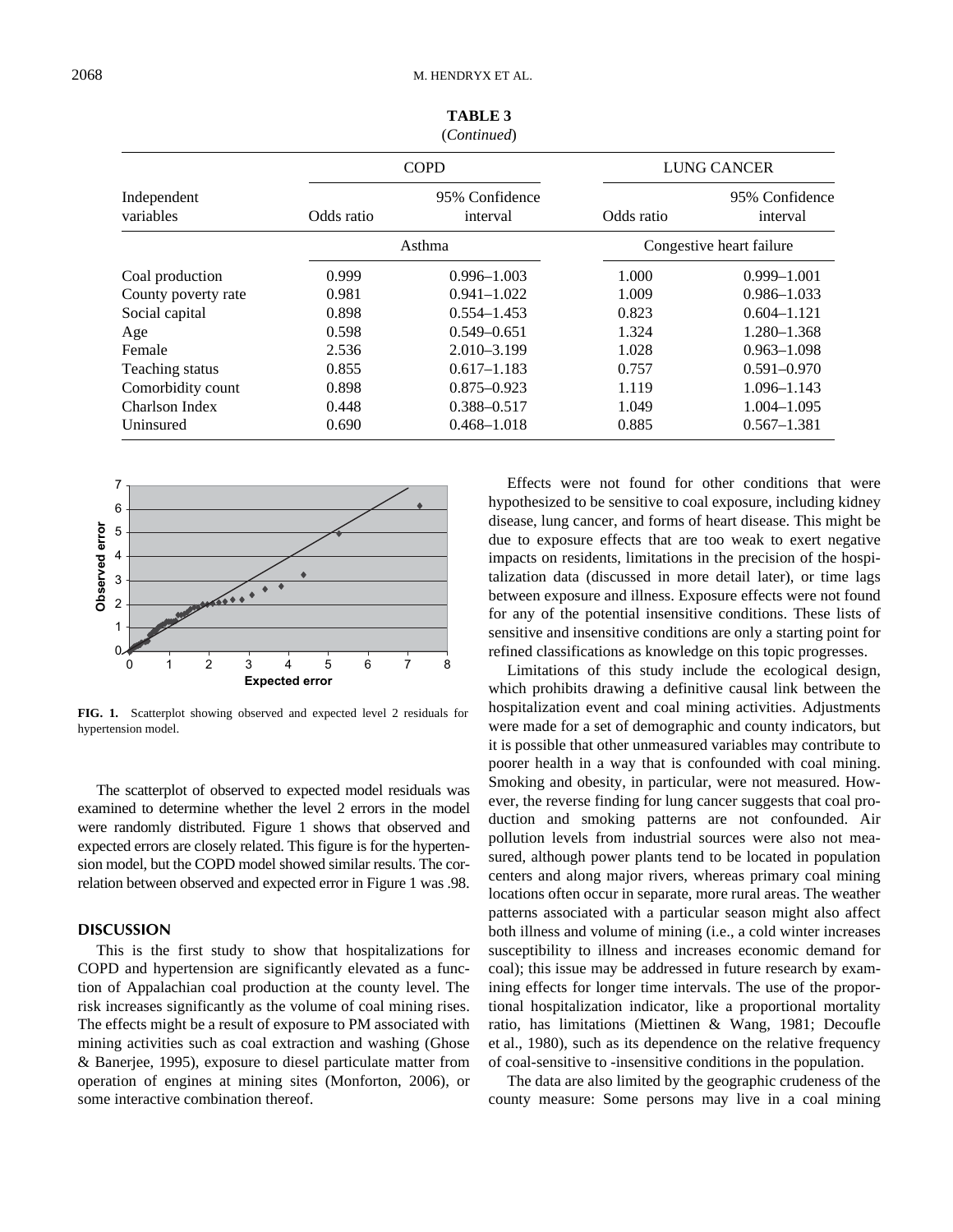county but some distance from the mining activities, while others live across county lines but closer to mining sites. Future research would be improved by obtaining a more refined geographic match between residence and coal mining activities; possibilities include secondary census tract data (e.g., Vassilev et al., 2001), or primary data collection studies with geographic information system (GIS) indicators. Unfortunately, the coal production figures for this study were not available on those smaller scales.

A significant limitation of the hospitalization data is that the county identified the location of the hospital, not necessarily the location where the patient resided. Persons who were transferred from other hospitals were excluded from analysis, but this is not a complete solution. To the extent that people move from one area to another for hospital care, this introduces error into the measurement. This error appear to be random rather than systematic, making detection of effects more difficult but not creating bias in the direction of effects. To make an argument for biased results due to patient mobility, one would have to argue that people differentially move from non-coal-mining areas to coal-mining areas for hospital care, for only COPD and hypertension and not for other conditions, and that this occurs relative to the intensity of mining. This particular pattern of movement seems unlikely. To the extent that error is random, with some patients moving into and out of coal producing areas for care, coal mining effects will be underestimated.

Another limitation of hospitalization data is that they are an indicator that is influenced by various other factors, including the quality of the ambulatory care system, and payer or geographic variation in diagnostic practices, in ways that could not be measured. COPD and hypertension in many cases are instances of ambulatory care-sensitive conditions. If the quality of outpatient care for these conditions is systematically poorer in coal mining areas, this might result in more frequent hospitalizations, but again, one would have to argue this poor quality phenomenon selectively for COPD and hypertension, when other ambulatory care-sensitive conditions, such as diabetes, showed no relationship to coal mining. Local diagnostic practice variations, such as distinctions between adult asthma and COPD, may also introduce error into estimates, as may differences due to type of payer.

The teaching status of the hospital was a variable that sometimes affected admission patterns. Teaching status likely interacts with mobility patterns, where patients with complex or serious illnesses are more likely to travel from their area of residence to a teaching hospital for specialty care. To the extent that teaching hospitals are located in urban areas where coal mining does not take place, this pattern may obscure possible coal-related effects. Lung cancer and kidney disease represent serious, complex illnesses, and hospitalization for these conditions was marginally higher as a function of teaching status  $(p < .10)$ , which may help to account for their nonsignificant links to coal mining. Hypertension and COPD, on the other hand, were related to less severe comorbidities and unrelated to hospital teaching status, suggesting that these conditions are more likely to be treated at local hospitals near the patient's residence.

Despite the data limitations, which may be expected to dilute the magnitude of effects, effects were found for two health problems that are consistent with an exposure hypothesis. The inhalation of PM is associated with hypertension (Ibald-Mulli et al., 2001; Brook, 2005; Urch et al., 2005; Krewski et al., 2005) and COPD (Brabin et al., 1994; Coggon & Taylor, 1998) among miners and residents and in lab conditions. Individuals with hypertension show increased association between systemic inflammation and ambient PM2.5 (particulate matter with a mass mean aerodynamic diameter  $\leq$ 2.5 µm) (Dubowsky et al., 2006). The current study may be detecting the acute effects from residential exposure to PM at a certain time, or a chronic exposure effect that accumulates over time into increased risk of hospitalization. Other research has found that long-term exposure to ambient air pollution is related to higher incidence and mortality rates from cardiopulmonary disease and lung cancer (Miller et al., 2007; Krewski et al., 2005). Additional research using more refined methods will be necessary to isolate the nature and magnitude of the exposure effect. Future research may employ primary data collection efforts in targeted communities distal and proximal to coal mining activities to collect data on physiological measures and disease incidence for residents in these communities. Future studies need to clearly identify specific processes and pollutants that exert pathologic effects on local populations.

#### **CONCLUSIONS**

The health consequences of exposure to mining activities reflect only a portion of the entire coal production and consumption cycle. Coal mining poses occupational hazards to miners (Scott et al., 2004), its burning contributes to air pollution and subsequent health hazards (Wellenius et al., 2006), and carbon emissions contribute to climate change with potential global health risks, including infectious epidemics, disruptions in the food chain, increased asthma prevalence, lung damage from ozone, and health consequences of floods and droughts (Patz et al., 2005; Bernard et al., 2001; Epstein, 2005). The health risks from residential proximity to mining present an additional negative consequence that results from reliance on this energy source.

If exposure effects are supported by further research, economic analyses of coal's contribution to domestic productivity may need to be revised to take into account the lost productivity and medical care costs linked to residential proximity to mining. Calculation of pollution levels in geographic areas may be developed to account for both the production and consumption of carbon-based energy. Implementation of national or state environmental and public health policies may be indicated to protect nearby citizens from mining byproduct exposure.